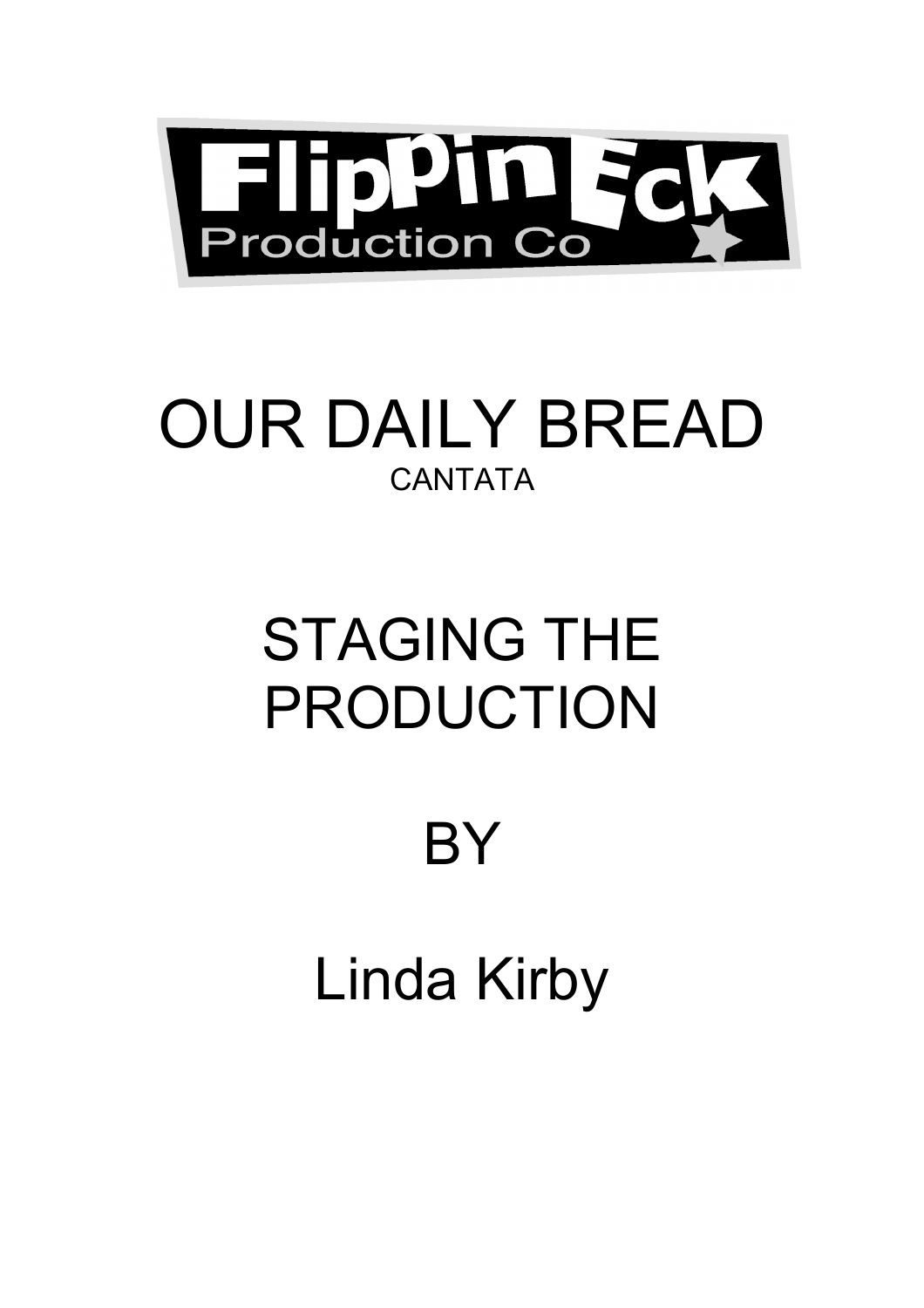- SYNOPSIS
- CHARACTER PARTS
- COSTUMES AND MAKE-UP
- SONGS
- SCENERY AND PROPS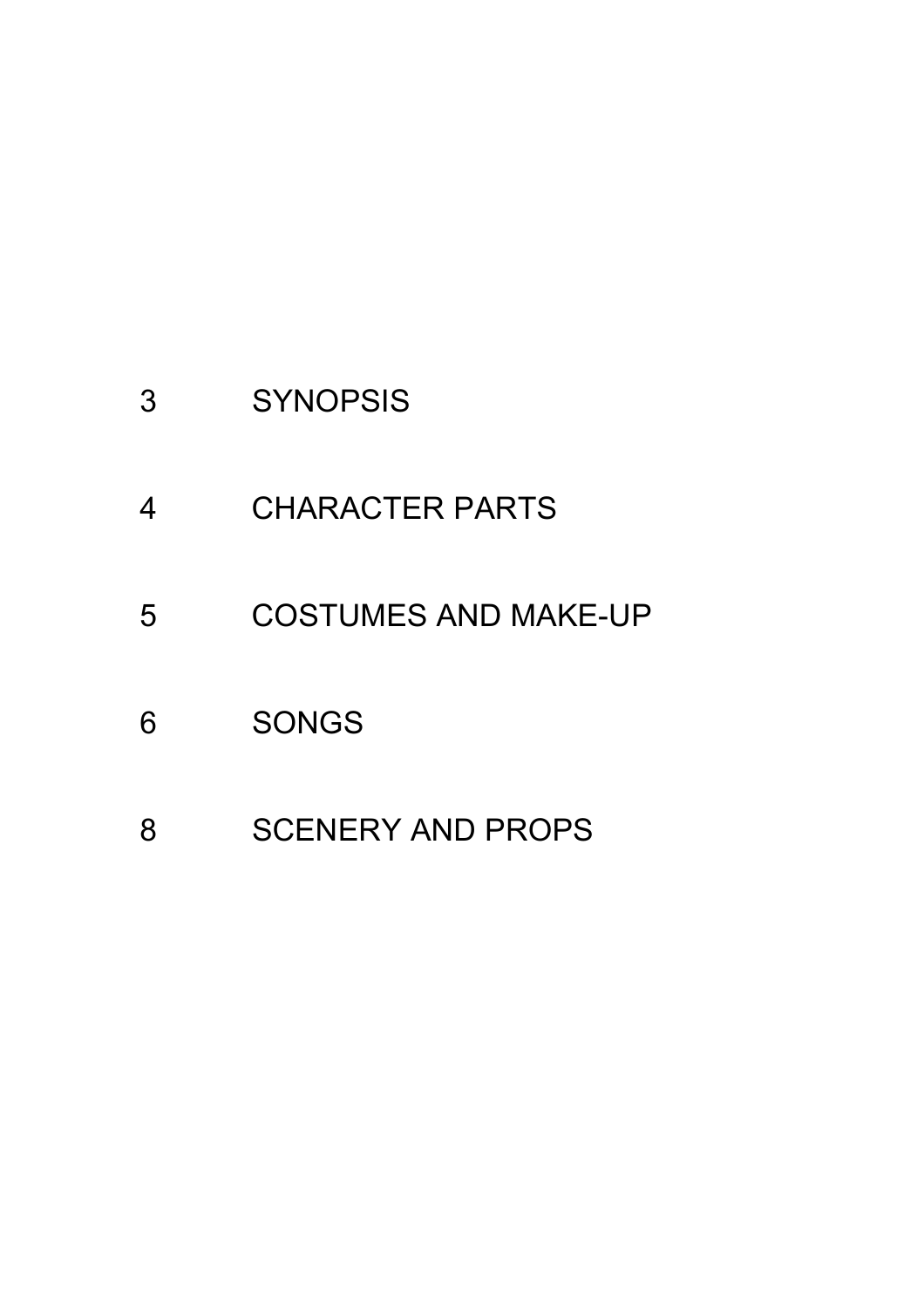This simple story starts in a school with the children and their teacher. The children visit a farm to learn how wheat is grown.

Then they move onto an old working windmill where they see the grain ground between the millstones.

Lastly, they visit a Baker's shop where they help to make and sample some of the bread and cakes.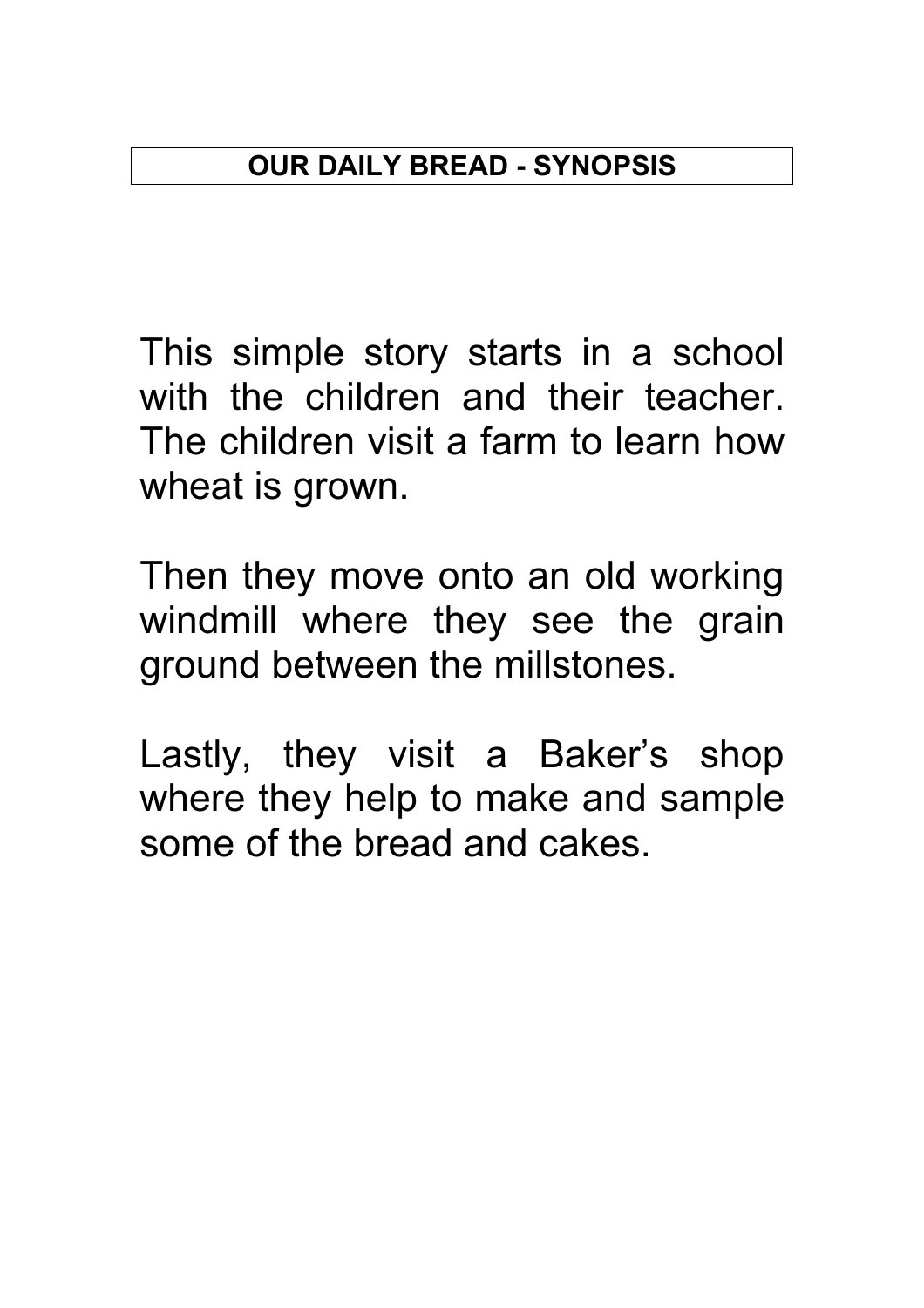# **CHARACTER PARTS**

| <b>Speaking</b>                            | <b>Number</b>                                                     | <b>Scenes they</b>      | <b>Songs sung with</b>                                                    |
|--------------------------------------------|-------------------------------------------------------------------|-------------------------|---------------------------------------------------------------------------|
| <b>Parts</b>                               | of words                                                          | appear in               | the choir                                                                 |
| <b>Narrators</b><br>(Split part<br>into 4) | 229                                                               | <b>All scenes</b>       |                                                                           |
| <b>Teacher</b>                             | 73                                                                | <b>All scenes</b>       |                                                                           |
| <b>Farmer</b>                              | 141                                                               | $\mathbf{2}$            | It takes a long<br>time                                                   |
| <b>Miller</b>                              | 131                                                               | 3                       |                                                                           |
| <b>The Baker</b>                           | 54                                                                | 4 & 5                   | The Baker's Song                                                          |
| <b>Children</b>                            | (These<br>include 37<br>words<br>spoken by<br>the whole<br>group) | <b>All scenes</b>       | <b>Apple Pie &amp; Ice</b><br><b>Cream</b><br>٠<br><b>Our Daily Bread</b> |
| Child 1                                    | 49                                                                |                         |                                                                           |
| <b>Child 2</b>                             | 50                                                                |                         |                                                                           |
| Child 3                                    | 48                                                                |                         |                                                                           |
| Child 4                                    | 34                                                                |                         |                                                                           |
| Child 5                                    | 34                                                                |                         |                                                                           |
| Child 6                                    | 48                                                                |                         |                                                                           |
| Non-<br>speaking<br>parts                  |                                                                   |                         |                                                                           |
| The Miller's<br>Cat                        |                                                                   | 3                       | Mice, Mice                                                                |
| 6 x Baker's<br><b>Cooks</b>                |                                                                   | $\overline{\mathbf{4}}$ |                                                                           |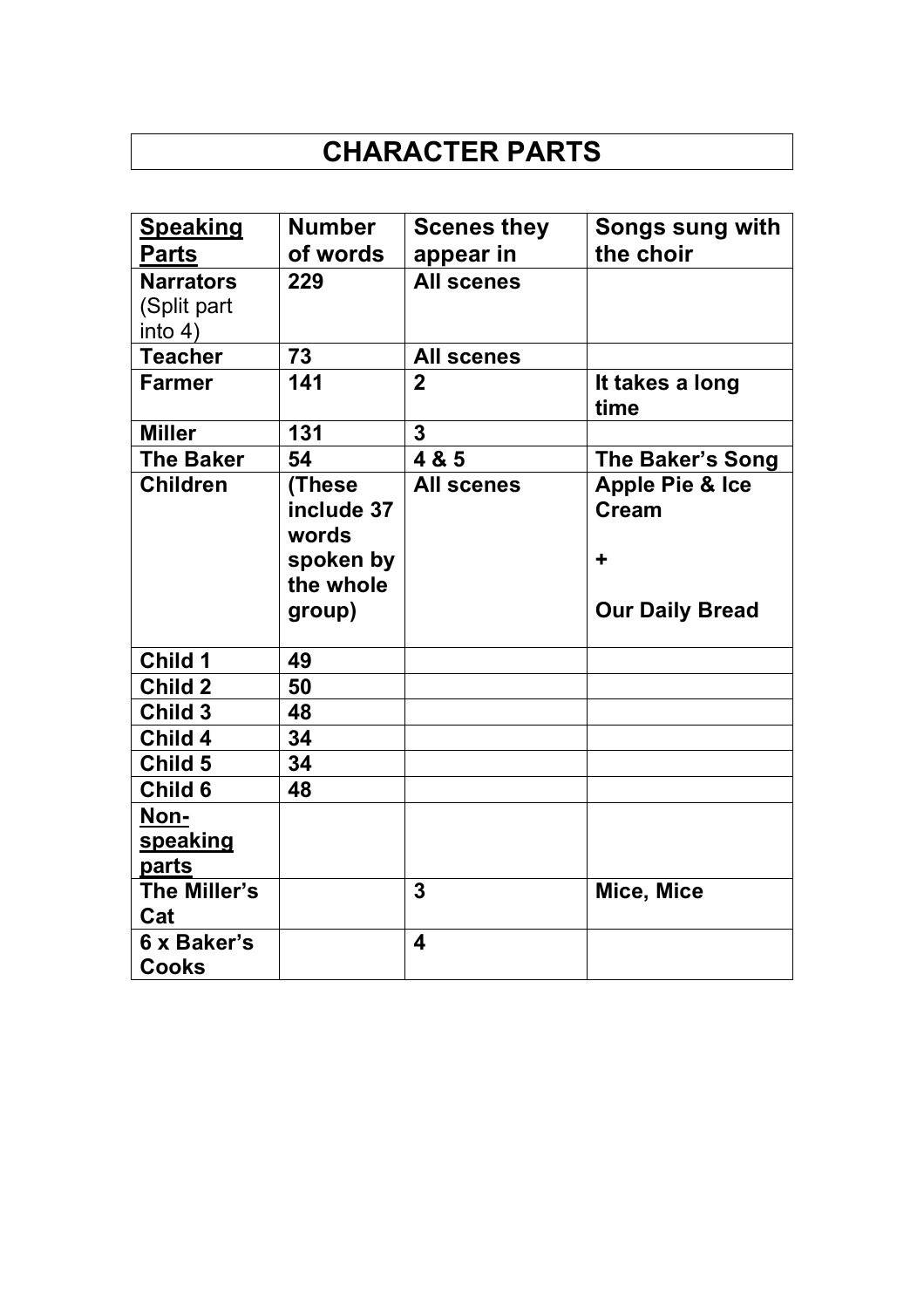# **COSTUMES & MAKE-UP**

| <b>Character</b>                           | Costume & make-up                                                                                                            |
|--------------------------------------------|------------------------------------------------------------------------------------------------------------------------------|
| <b>Narrators</b><br>(Split part<br>into 4) | <b>Smart out of school clothes</b>                                                                                           |
| <b>Teacher</b>                             | Gown and Mortar Board,<br>Light make-up                                                                                      |
| <b>Children</b>                            | School uniform (different coloured tops to the<br>ones they wear in school)                                                  |
| <b>Farmer</b>                              | Tweed Jacket, Check shirt, old trousers, welly<br>boots and straw hat.<br>Moustache.                                         |
| <b>Miller</b>                              | Black trousers, black tee shirt, white pinny,<br>Flat, white chief's style hat.<br>Moustaches if male, rosy cheeks if female |
| The Miller's<br>Cat                        | Black leotard & legging, tail, cat mask or cat<br>ears on head-band<br><b>Black nose dark eyes and whiskers</b>              |
| <b>The Baker</b>                           | Blue trousers, white tee shirt, white pinny, tall<br>chief's style hat.<br>Moustaches if male, rosy cheeks if female.        |
| 6 x Baker's<br>Cooks                       | As above                                                                                                                     |

**Some children are allergic to make-up. Please check before using it.**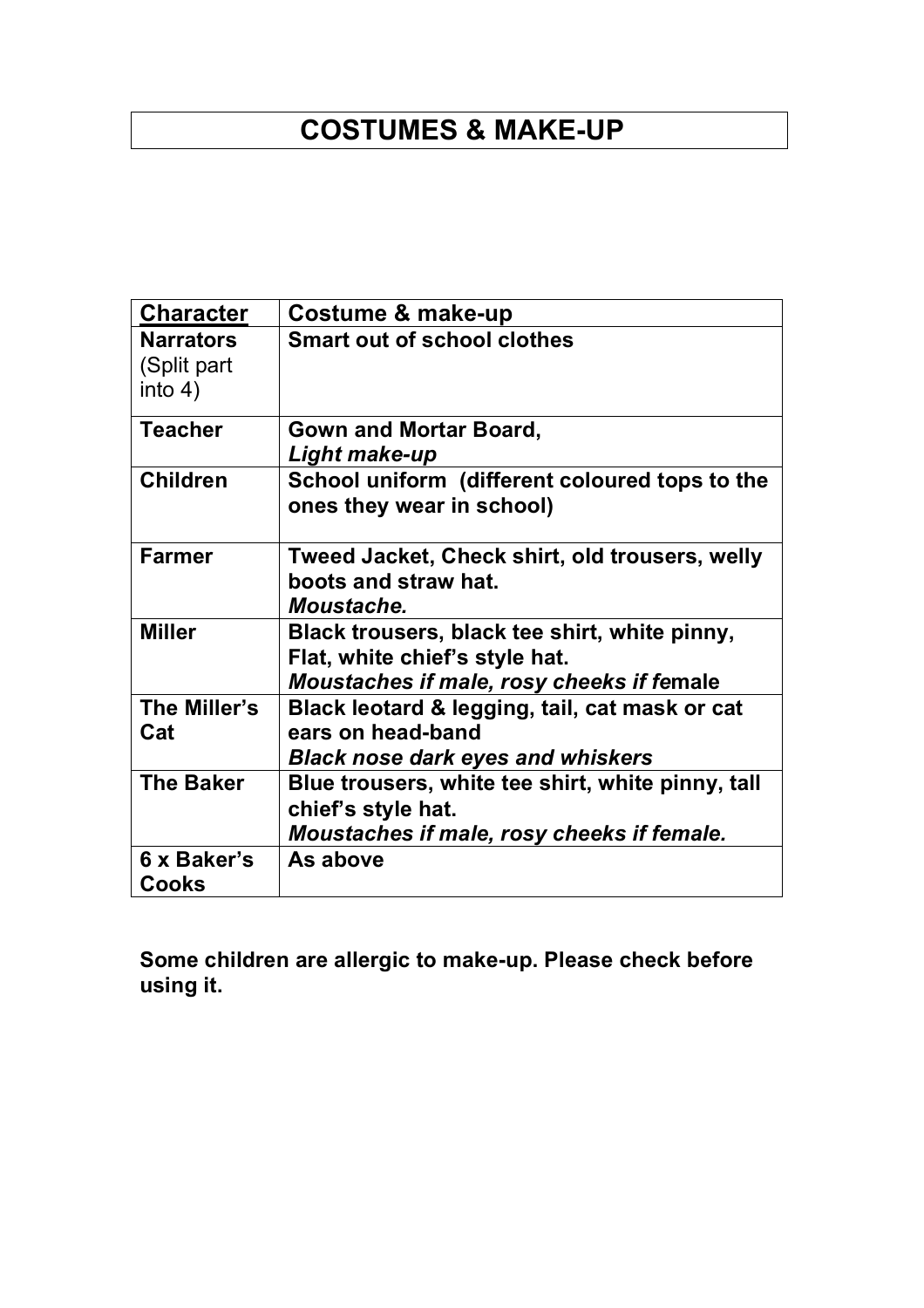## **SONGS**

#### **PHOTOCOPIABLE SONG SHEET**

#### **CD WITH**

- VOCAL TRACKS FOR PRACTICE
- BACKING TRACKS FOR ACTUAL PERFORMANCE
- LINK-UP MUSIC

#### **MUSICAL SCORE**

#### **SONGS in order of appearance :**

Our Daily Bread – Choir It takes a long time – Farmer's Song with Choir Mice, Mice – Cat and Choir The Baker's Song – Baker, Cooks, Children and Choir Apple Pie & Ice Cream – Children & Choir Finale: Our Daily Bread – Cast & Choir

**All stage performers that are singing need to have a simple routine for each song so that they don't look wooden.**